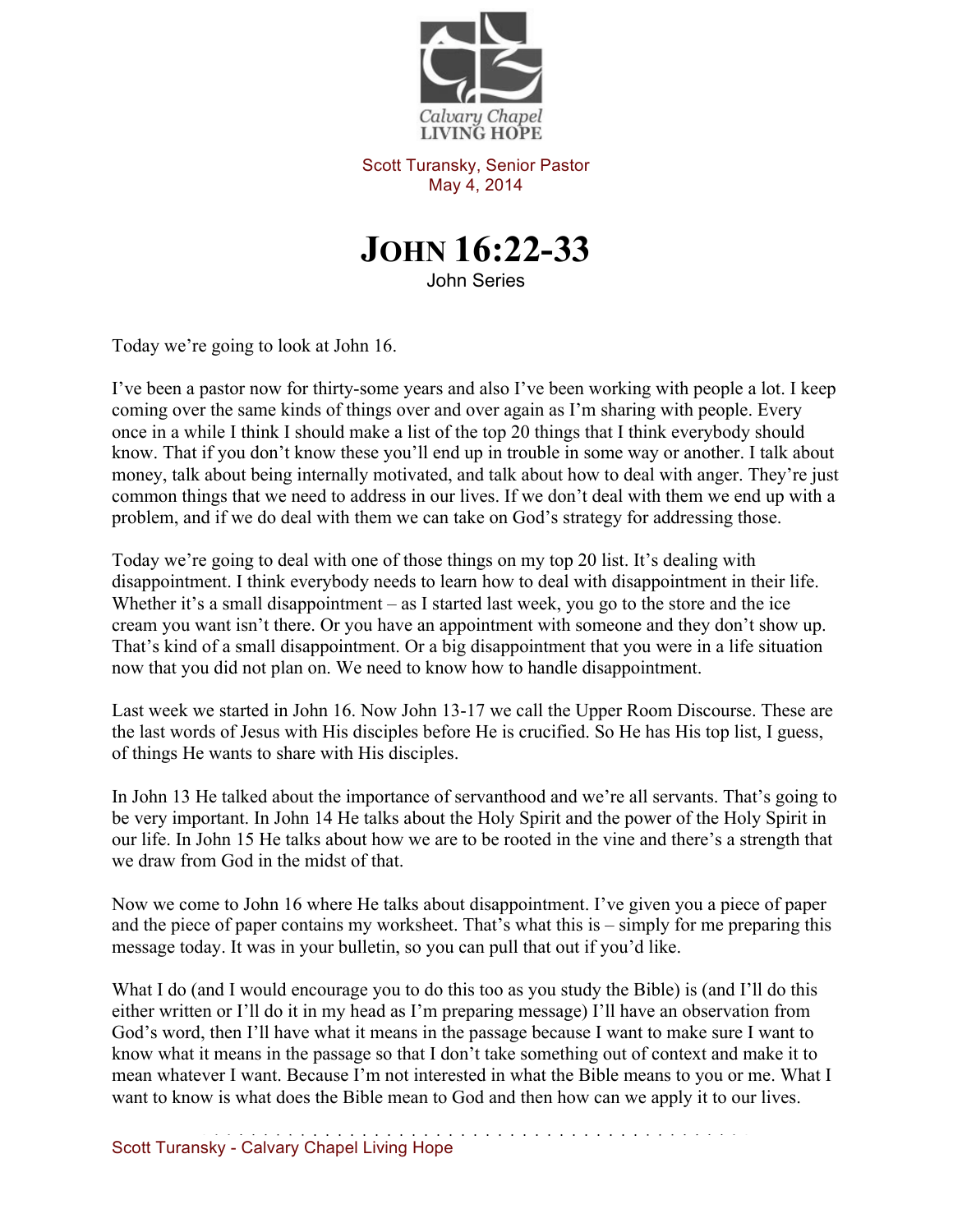That's the second column there is what does it mean in that passage. And then the third column is how can we apply it to ourselves. So I put this here as an area for summary.

We're going to start in verse 22 today, but let me review some of the things that are on this sheet or the things that we talked about last week so that you can see where we're going in this area of disappointment in our lives.

In John 16:1 He starts this passage by saying to the disciples, *"I have told you these things so that you will not fall away* or you won't go astray or you won't be offended." Depending on your translation that's what it says. And then He explains in the next couple verse that people are going to do bad things.

I think what He's saying there is you're going to be disappointed. You need a plan for disappointment and I'm sharing these things with you right now so you'll be ready. That's what it says in verse 1.

If we go down to verse 4 notice it says, *when the time comes you will remember.* The idea is you need information now because these things are going to come and you're going to have to have them there with you. The ideas I'm sharing with you, you have to know them so you can bring them to bear at that time.

I believe we need to be ready for the challenges we're yet to face. A lot of us are playing catch up here. "Alright. I'm having a problem now. We're going to find information." Jesus is doing something with His disciples that we need. What He's telling them is "I want to give you information now that will prepare you for next week, for next month." We need that in our lives as well.

If we go down to verse 6 and then look at verse 20 and 22, they all use the word *grief.* Because when you are disappointed with something there is a grieving process that must take place. It's very simple in some respects. I get to the store and I want chocolate chip ice cream and it's not there. There's a grieving that has to take place. "Oh I'm disappointed. I don't get my chocolate chip ice cream." I have to change my course of action at that point. But sometimes there's a grieving that takes place because of a major life situation. You're in a disappointing place in your life and there's a grieving that takes place.

I want you to see that the grieving isn't wrong. It's mentioned three times there. In fact in verse 22 we'll see in a moment it says *now is your time for grief.* Jesus isn't saying stop grieving, cheer up. He's not saying that. Because many times we do have to grieve in the midst of that situation.

He goes on in verse 7. He says, *"I will send the Counselor to you."*

I suggested last week there are two things in the passage that are personal things that help us deal with disappointment. Not just information. Two very personal things. One is the Holy Spirit who comes in as our Counselor. He's the one who comforts us. That's another word. The *Advocate* is another translation for this word. The idea is the Holy Spirit has been helping them in their times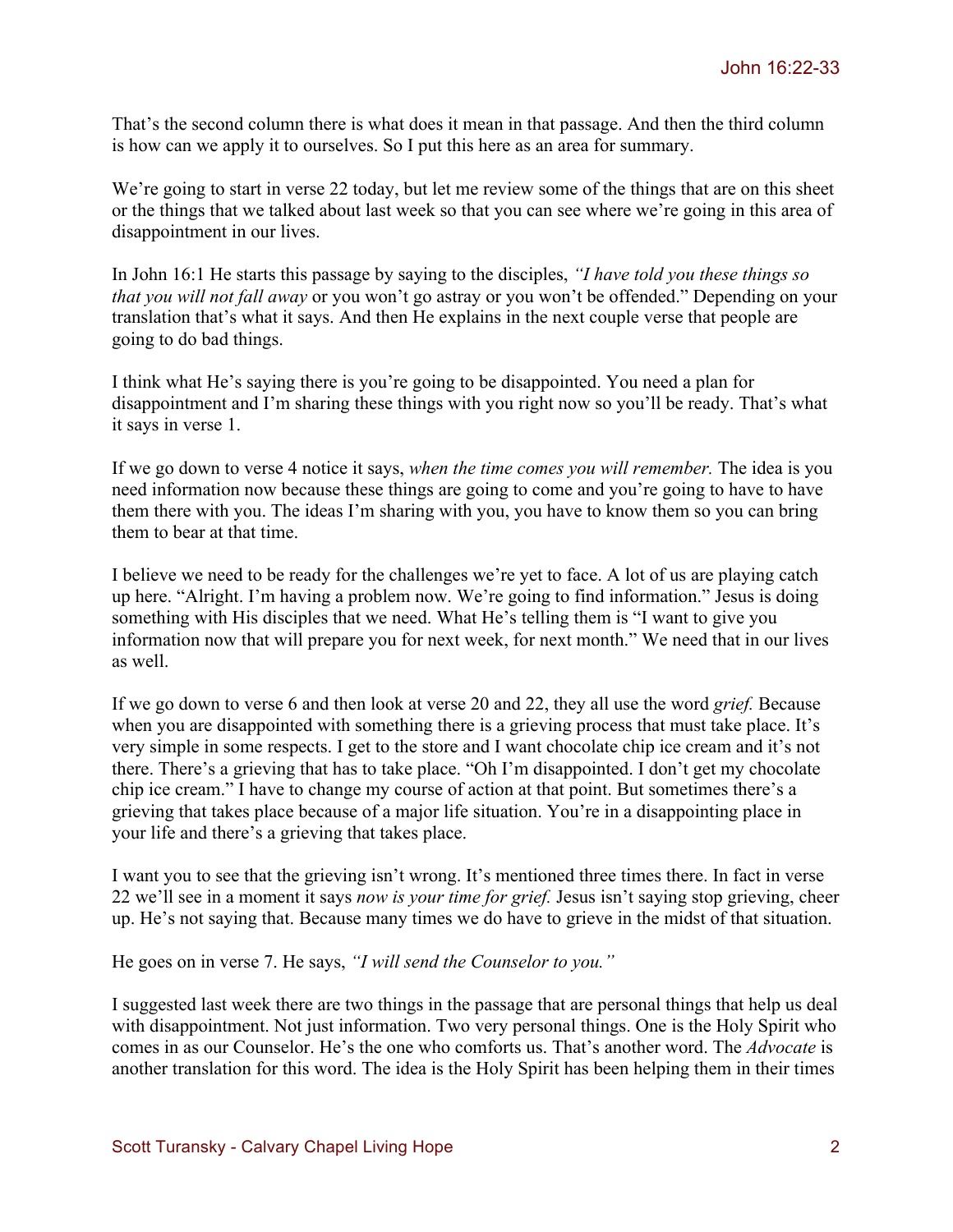of trouble. So the Holy Spirit's going to be a key component in our lives as we develop our plan, recognizing that the Holy Spirit is there for us in those disappointing moments.

Then in verse 12 we talked about the fact that He says to them, *"I have more to say to you, more than you can bear."* So He doesn't share with them everything.

We looked at some other scriptures last week about how God protects us. God is not the author of bad things that happen in our lives. God doesn't cause the challenges that happen inside of our hearts or in our life situations. He doesn't cause them; they're the result of sin in our world. In fact, God protects us, not allowing us to be challenged more than we're able. So that is the kind of things He's talking about there in verse 12.

In verse 13 the Holy Spirit He says will *guide* them *into all truth.* Picture this: We're going along in our path of life and we hit a roadblock and it causes disappointment in our lives. There's grieving that takes place, sometimes just minor because it's a minor thing or it's a major thing. But God wants to reroute us and move us in a direction, and the Holy Spirit's going to guide us into all truth.

Truth is going to be a very important component in our understanding of disappointment. Because whenever we hit a roadblock in life, whatever that little roadblock or big roadblock is, there's new truth that we must embrace and the Holy Spirit is the one at the crossroads guiding us. That's the word there. He's guiding us in whatever direction. "Come on. Go this way. Go that way." He guides us into all truth. And the truth becomes important because the truth is going to help us in the midst of the disappointment to handle it.

I want to give you two different kinds of disappointment that I imagine and I want to use the idea of getting a job. Let's say that there's a job opportunity. You go after this job and you're called in for the interview. The interview goes well, so you go to the second interview. You've been called for that and then they tell you no you can't have the job. At that point you're disappointed because you had your heart set on this great job. And so you're going along and there's a roadblock placed in your life and there's new truth you must embrace in order to go a different direction. In that case, moving forward means moving on. So moving forward – in that case moving on, leaving this, and going on to something else – that's one kind of disappointment.

But let's imagine that you got the job. You're so excited you got the job and then the next week you find out it is the worst job in the world. But you committed yourself there for a year now. Now you're in this very difficult job. That's a very different disappointment it seems to me. A disappointment I think some of us find ourselves in. A disappointment that we didn't plan to be in this part of our life. Because now going forward doesn't mean going on. Now going forward means staying in there and embracing new truth to be able to deal with this difficult situation.

Do you understand disappointment is, I think, the onramp to a number of different things. It could be the onramp to people get angry when they're disappointed, they give up because they're disappointed, they get discouraged because they're disappointed, or they can embrace the new truth guided by the Holy Spirit. They can go on in a hopeful way and they could move forward.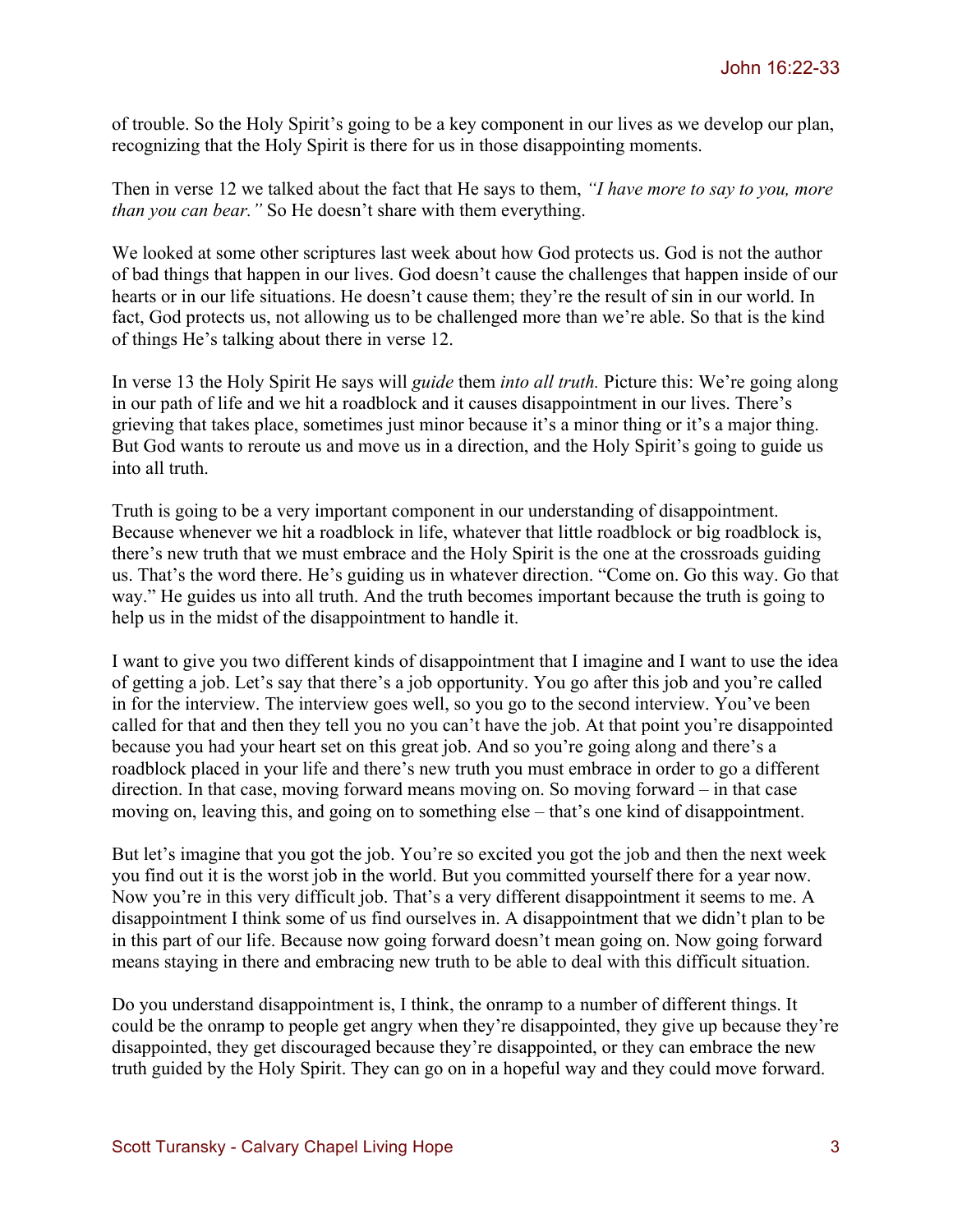I'm just setting up the stage here for where we're going in this next part of the passage. But He says that the Holy Spirit is going to be this key person in our lives to guide us into all truths so that we can move forward in our lives. He's the guide, and truth is going to be an ingredient.

Verse 19: *Jesus saw that they wanted to ask him about this.* There were some questions that the disciples had.

I want you to see Jesus' response because Jesus' response is important for us because there's sometimes when we have questions – questions like, "Why, God, is this happening?" or "How long am I going to have to endure this?"

I want you to know that Jesus in the passage models the same thing that God has with us. Number one, He's not frustrated with our questions. You can bring your questions to God at any time. He can take my questions. And secondly, He cares for us in the midst of those questions. That's what Jesus does. He takes time, He answers the questions. He helps them deal with that in the midst of it. So the questions are fine. God is big enough to take our questions. Let's go and give Him the questions and turn them over to Him.

Now we come to verse 22 and we'll cover the last points on that sheet. We're going to go back verse by verse. That was the review to bring us to where we are in verse 22. He says in verse 22, *So with you: Now is your time of grief, but I will see you again and you will rejoice, and no one will take away your joy.* 

So the grief isn't bad. The grief is part of the process and it's a reasonable process. If some event took place in your life in the past, you might find on the anniversary of that event you're going to grieve again. And it's not wrong to be grieving about something. Grieving is an important part because it helps us to be able to accept the situation and move forward.

Let's imagine that a loved one passes away. You grieve about that. It's hard. The grieving process allows you to separate the memory, which you want to keep, separate that from the presence of the person. We have to let that presence of the person go, keep the memory, and move forward. God does a work inside of our hearts through the grieving process.

The same thing's true even with minor disappointments that we have. We have to let it go. We approach a light and it turns red. Or we get into construction. Or we get into traffic. And the disappointment of getting a blocked goal can cause us then to be angry and upset. We have to be able to, in that case, grieve it quickly and get on or we end up having a problem.

Let's go on to verse 23. Because this is going to lead us into the second solution, I think, that God gives us to handle the disappointment, a personal situation. Look at verse 23. *In that day you will no longer ask me anything. Very truly I tell you, my Father will give you whatever you ask in my name.* 

There's a transfer going to take place, Jesus says. When I leave, I want you to know this: the transfer is going to be from you coming to me all the time. Now you're going to go straight to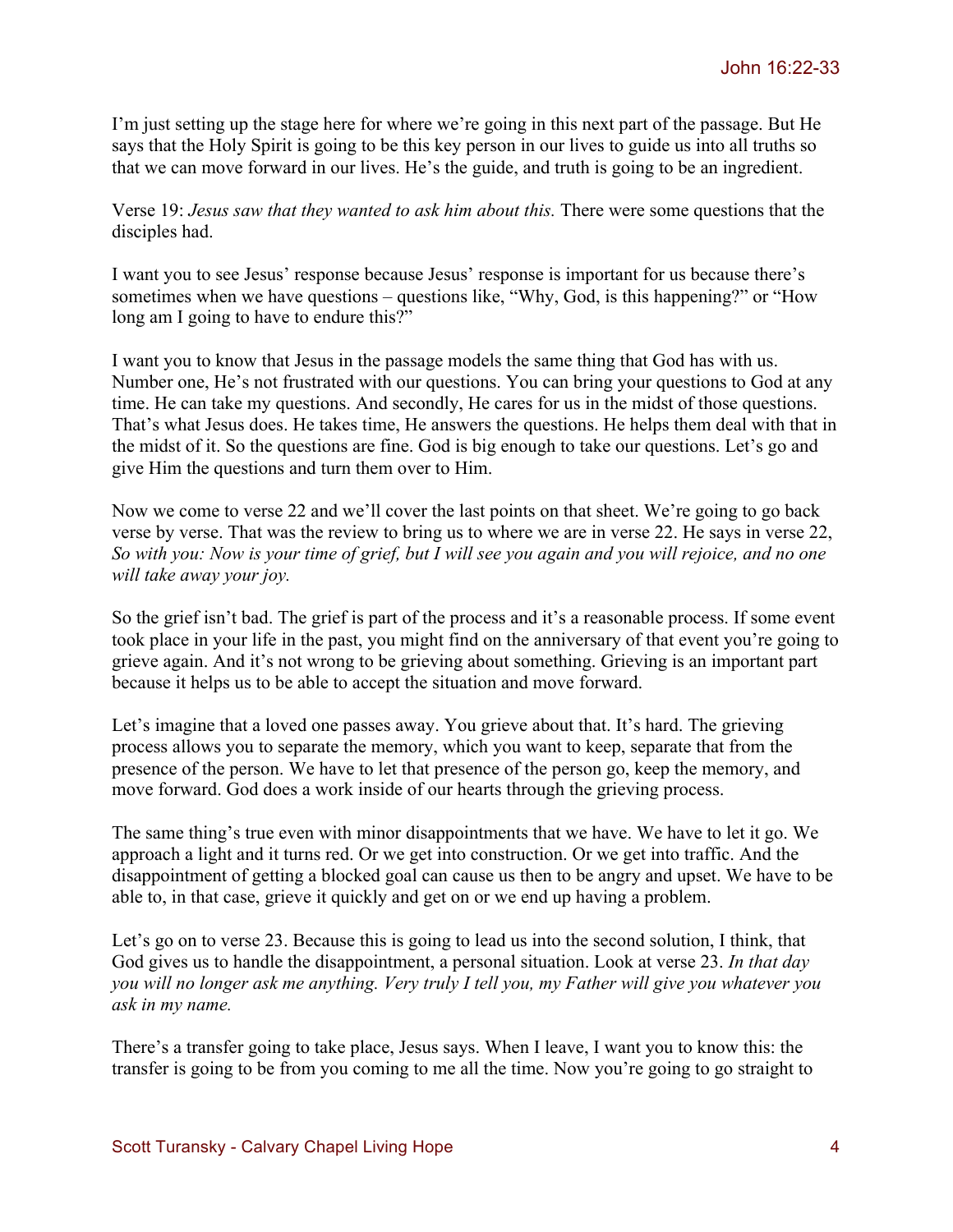the Father and you're going to be able to talk to the Father about it. The Father is going to be this key ingredient that's going to allow us to be able to deal with disappointment.

I want to amplify that a little bit more today – getting to know God as Father. See, Jesus is the one who really amplified this idea of the fatherhood of God. We saw it in the New Testament, but Jesus comes in and He talks a lot about the fatherhood of God. As we're understanding that more, we're going to recognize that God's a Father who comforts us in the midst of disappointments in our lives.

So He's saying in verse 24, *Until now you have not asked for anything in my name. Ask and you will receive, and your joy will be complete.*

Now when you look at those words, He says *anything*. The word *anything* is very open-ended. Sometimes as Christians we tend to put definitions on that. "Well, you've got to ask in His name." "Well, you've got to ask according to His will." "Well, your desires have to be in line." I think those are good things. We need to keep those in mind because even in the past Jesus is saying bad things are going to happen. But He's not saying if you pray those bad things aren't going to happen.

Bad things are going to happen, but let's not miss the open-endedness of this. Let's recognize here that Jesus is saying, "Come and ask the Father for anything. Anything. Come and talk to Him." The open-endedness of that is very hopeful. We can come to God and we can just open our hearts to Him.

In the midst of that, something happens. He talks about this *joy* that becomes *complete* inside of us. Remember, we've already talked about grieving and the bad things that are going to happen. But somehow in the midst of that grieving and hitting the roadblock and having to redirect, something happens inside of us that's joy.

I think the key is understanding the difference between happiness which comes from the word happenings, circumstances, external, and joy which comes on the inside. So what we're doing is we're recognizing that God wants to do something inside of us, He wants to do something through us, and that is more important than anything. There's joy that can start bubbling up inside of us in the midst of a difficult situation. Powerful, it seems to be, in that passage.

Now the second thing – the Father. We're going into verse 25. He's going to go into this specifically. Look at this. Verse 25: *"Though I have been speaking figuratively, a time is coming when I will no longer use this kind of language but will tell you plainly about my Father."* 

I want you to understand the Father, Jesus is saying. Understanding God is Father is so important. There are some people who say today, "Well I can't really think about God as Father because I didn't have a father or the father I had wasn't any example of godliness or fatherliness even." I think that person is making a mistake. What they're doing is they're going to earthly models of fatherhood and saying, "I just don't have that. And I can't imagine what God is like."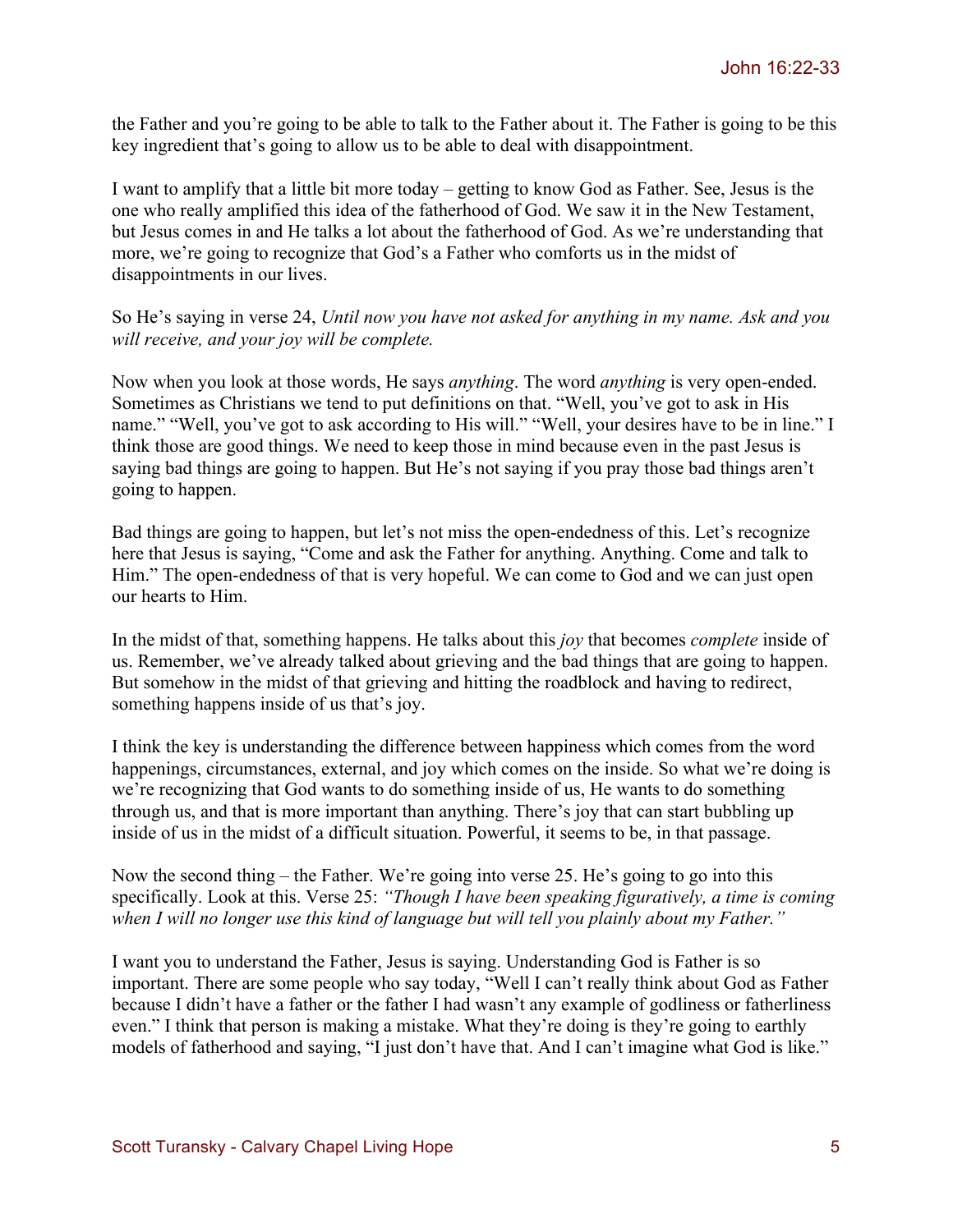What I think God wants us to do is what Jesus is teaching in this passage. He's not saying only those of you who had a father think of Him as Father. That's not what He's saying. He's saying when I teach you to how to pray (remember back in the passage where He's teaching them how to pray), I want you to come to God and say, "Our Father." So we pray to God as Father. We're learning what it means. Because then we're going to use that model of God working in our lives as Father to evaluate every earthly parenting relationship.

You know what we find out? There are not perfect parents. You and I weren't perfect parents. We don't have perfect parents. That draws us to the Father who is the perfect Father, the Bible says. He is the perfect parent, unlike any of us earthly parents, and we are drawn to that.

So what does that mean? What does that mean that God is Father? I think Jesus is teaching them right now. He's the one who helps you deal with disappointment. He's the Father who comes alongside of you.

In 2 Corinthians 1 it says He is the *Father of compassion.* I don't usually think about a father in compassion. I think of a mother in compassion. I don't usually think of a father and compassion. But I think we need to get to know God the way He is, and He is the Father of compassion. Once we understand that, then we, certainly as His fathers, we can emulate that and try to be the fathers that God would have us to be. I think we learn something very important about that in our **lives** 

Verse 26. It says, *In that day you will ask in my name. I am not saying that I will ask the Father on your behalf.*

This is a strategic point in many people's lives. I want you to see that Jesus is saying, "I'm getting out of the way. You're going to go straight to the Father and pray."

Now if you grew up in a tradition where the tradition is that you don't pray to the Father, but you pray to saints or you pray to mother Mary or you pray to something different than the Father, this verse is very freeing for you because now you can go straight to the Father. What a privilege! Because the Father cares for you. The Father knows you. The Father loves you.

That's what we see in this next verse. Verse 27 I think is the key verse for the rest of this passage. It says, *No, the Father himself loves you because you have loved me and have believed that I came from God.* 

So when we believed that He came from God, when we trust Jesus Christ as our personal Lord and Savior, God is our personal Father. We're embraced into His family and – this is fun – because the word there *the Father loves you* is not the word you would think it would be.

I would think the word there would be *agape*. The word that means sacrificial love. When Jesus Christ died on the cross He sacrificed His son. That's not the word here. It's the word *phileo*. It's the word that two friends have for each other. It's the word for a parent's love for a child. It's the word of caring for each other. Fondness I would put in its place here. The Father is fond of you. He likes you. He doesn't just love you, He really likes you. I know sometimes as parents we say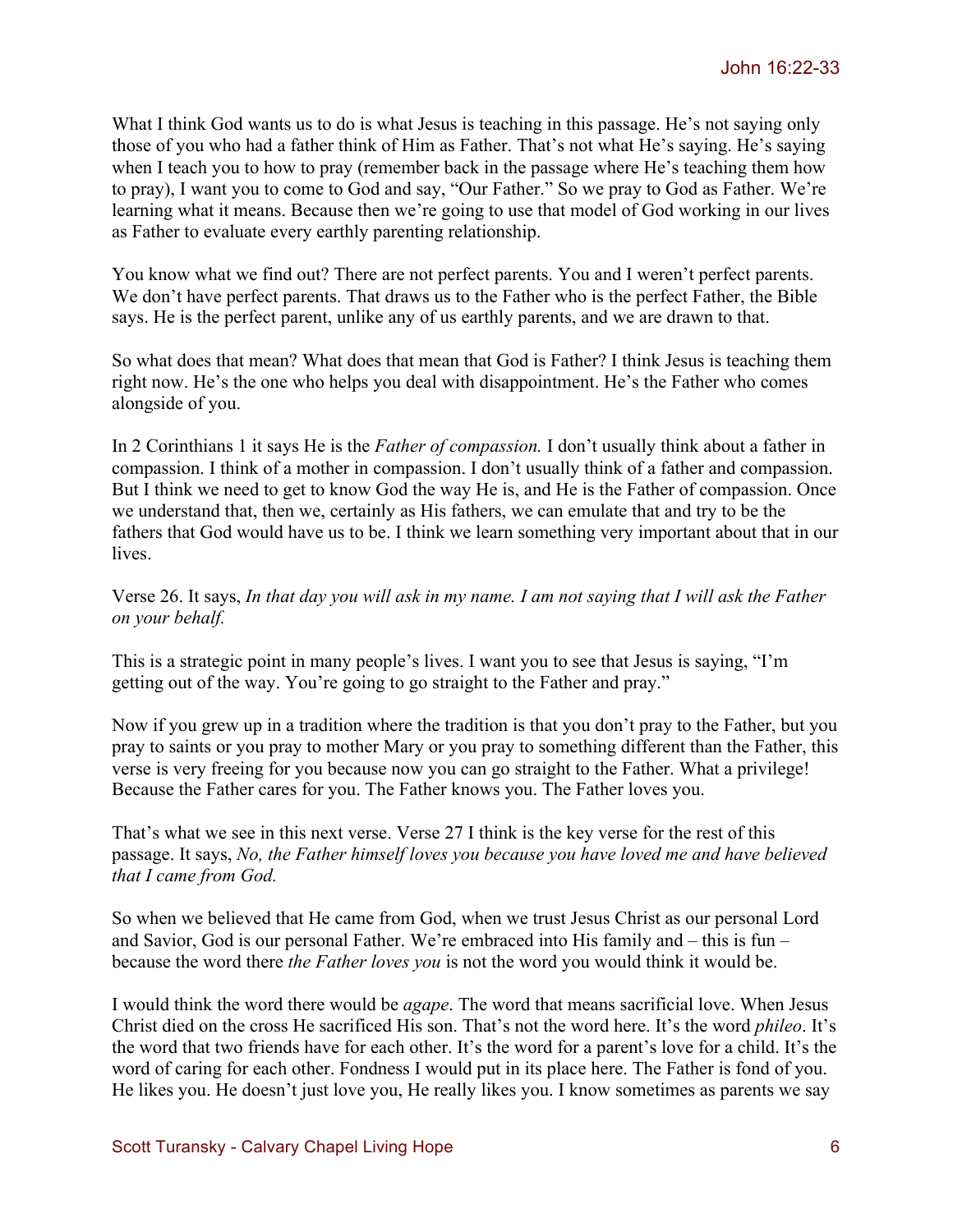to our kids, "I really love my kids, but sometimes I don't like them." God likes you. That's what He's saying here. He's fond of you.

Oh man. God loves you even when you're treated unfairly, when you're persecuted, He's saying to them. Even when bad things happen to you. Even when you're disappointed with life. Jesus is saying to His disciples, these things are going to come. I want you to know that one of the things that's going to help you when you're disappointed in life is you have a connection with the Father and He likes you, He loves you. This *phileo* kind of love.

Verse 28: *"I came from the Father and entered the world; now I am leaving the world and going back to the Father."*

*Then Jesus' disciples said, "Now you are speaking clearly and without figures of speech. Now we can see that you know all things and that you do not even need to have anyone ask you questions. This makes us believe that you came from God."*

This is one of those rare times that the disciples say, "Okay, I think we've got it." Many times the disciples have no idea what's going on. They're as confused as we are sometimes as we're learning new things about the Father. But this time they say, "Okay, we got it."

Verse 31: *"Do you now believe?* Do you really got it? Do you really believe?" *Jesus replied.*

I want you to understand something and this becomes another piece of the puzzle that's very helpful for us as we're living our lives. Verse 32: *"A time is coming and in fact has come when you will be scattered, each to your own home. You will leave me all alone. Yet I am not alone, for my Father is with me."*

See there's going to come a time in the next few hours when all the disciples are going to disappear. They're not going to stay next to Him while He's being crucified. They're all going to be separated. They're going to go their own way. It's going to be a challenging experience for Jesus Christ to be Himself.

He's saying, "Look, you guys say you believe." Just like you and me, right? We say we believe, but then there are times when we end up doing the wrong thing. We end up going away from God's path in doing what is inappropriate. We're missing the mark. What I want you to see about this is that the words that He says when He says the Father loves you, He loves you even though He knows you are going to be falling away. He loves you even though He knows that you're going to make mistakes.

I think that sometimes we are disappointed with ourselves. "Oh I can't believe I did that again. Oh here we go again." And that disappointment we have on ourselves causes us to pull away from the Father. As He's warning in chapter 16:1, *I'm telling you these things so you won't fall away* or you won't go astray. We pull ourselves away from the source of the strength of the love of the Father because we're disappointed in ourselves. We're going to fail. So in these verses, Jesus is saying, "Hey, I want you to know there's a time that is coming when you're going to fall, you're going to fail. The Father still loves you."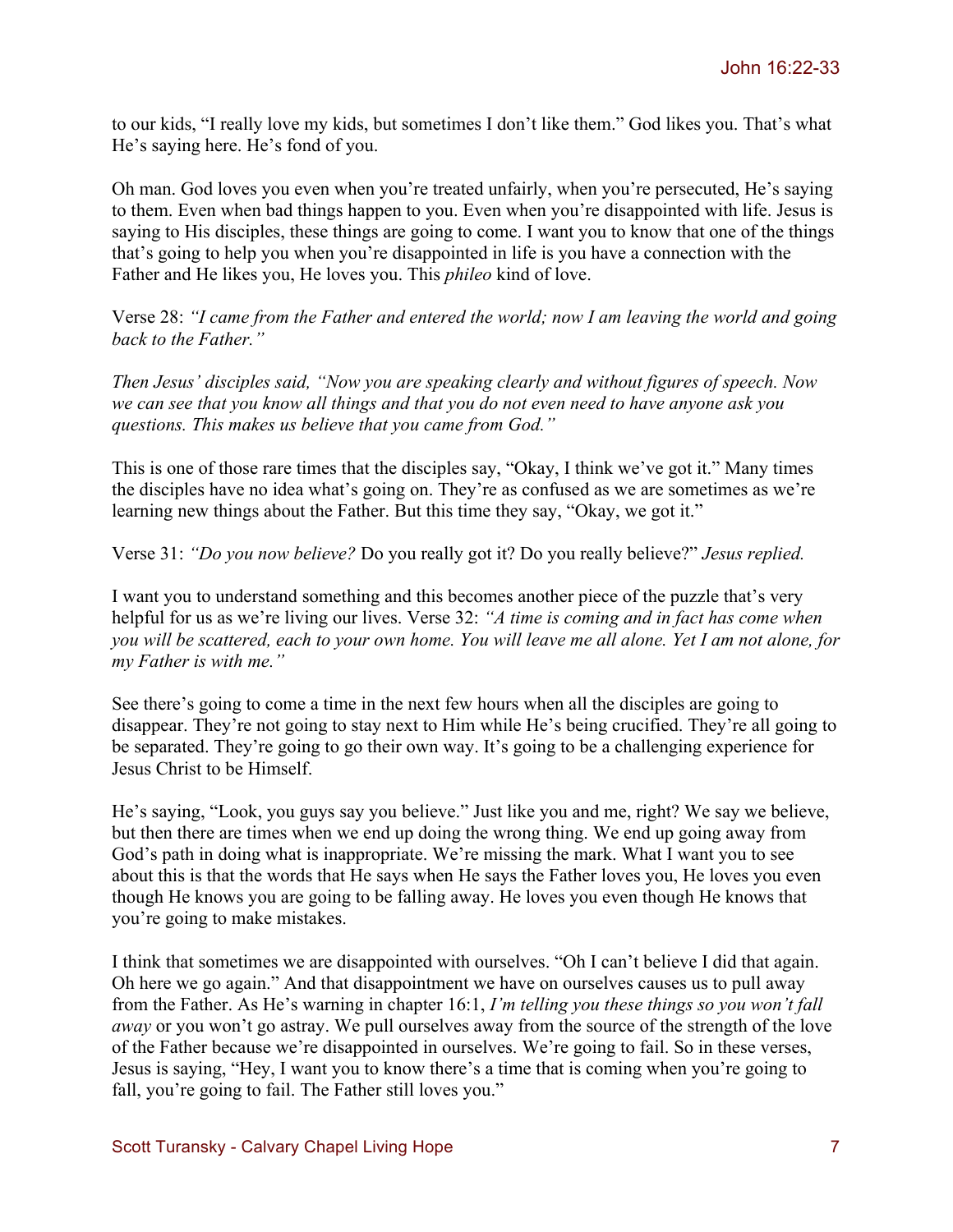Verse 33: *"I have told you these things, so that in me you may have peace."*

He's talked about joy already; now He's talking about peace. I would suggest those two qualities, joy and peace, are the things that we need in our hearts to replace the disappointment that causes us to be angry or disheartened or discouraged or apathetic. You just give up. That God wants us to have joy and peace. Those are energizing things that push us forward in our lives.

But notice the words in the first part of verse 33 – *I have told you these things.* Look at chapter 16:1 where we started – *I have told you these things.* It's repeated the same way. In other words, I'm telling you these things so you won't fall away and I'm telling you these things so you'll have peace inside your heart. I just want you to know why you're having these things; you're ready for them.

In the next part of the verse it says, *In this world you will have trouble. But take heart! I have overcome the world.*

The word *in this world you will have trouble* – you've just got to know that. The word *trouble* is the Greek word *thlipsis*, which means compression under pressure. I know some of you feel that. You know exactly what I'm talking about. You feel like you're pressured at the moment in your life. God says in this world you're going to have that pressure in your life.

But notice He says as He goes on – *But take heart! I have overcome the world.* 

So there's something that happens inside, the joy and the peace that we have inside, that allows us to withstand the pressure and actually to broadcast that joy and that peace. To have something that others can see under pressure. Because the expected thing in the world today is when you're under pressure you crack. Not Christians. There's a resilience that God has given to us by the power of the Holy Spirit who we've seen already who's going to guide us into truth. And the love of the Father allows us to stand up under the pressure in order to manage that and not collapse under that pressure.

The words *take heart* are important there. It's take courage. It's interesting (I study this) that the word 'hope' is not used in this passage. Because I think hope is the end result. When you're disappointed, you just need some hope. Right?

I was sitting in some teaching this week and for the devotion of the day, the guy got up and he talked about hope. He said hope contains three things. I like what he said. One is a vision for something better. So there's a vision out there. Secondly, a way to get there, a plan. And thirdly, the courage to go that direction. That's what hope is.

I like that and I see that in the Christian life because God has given us a vision for something better. He's given us a plan to get there by trusting Him, by accepting Jesus Christ into our life in order to move that way. It's our job then to take the courage, take heart so to speak, as it says in this passage, to go forward and follow that path.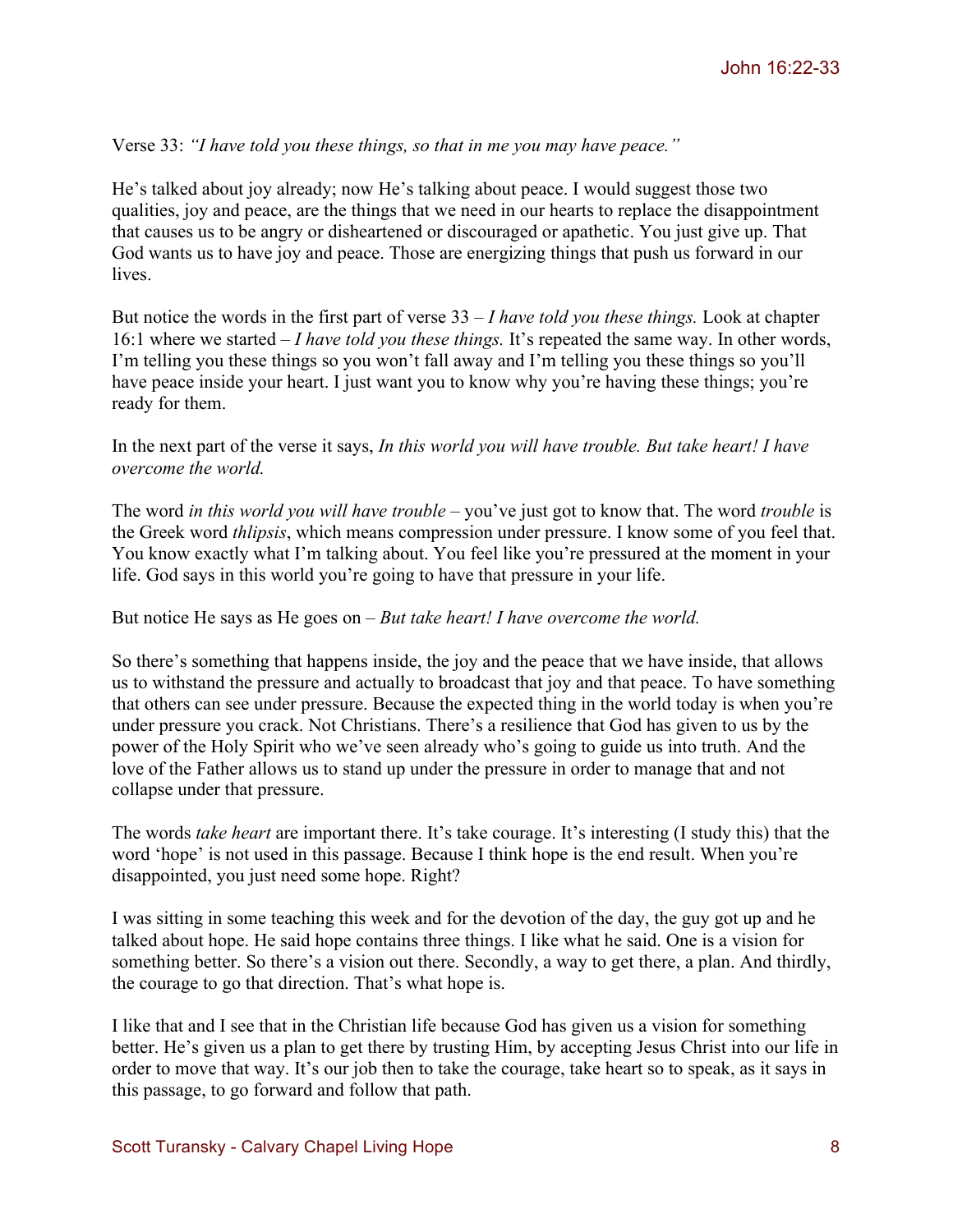I would just suggest if you're here today and you've never accepted Jesus Christ as your Lord and Savior, you need hope. God gives you a vision, He gives you the way. Your job is to take the steps. When you do, it does something in your heart. It transforms that disappointment into something else, something that's hopeful that has to do with joy and peace. It's a beautiful thing that happens in our lives.

So He starts in this passage the same way that He ends. He says *I want to tell you these things so you won't fall away*. There are two key elements that are going to walk you through the process. One is the love of the Father. The second is the power of the Holy Spirit to guide you into truth. You need those two things. The results are going to be this joy and this peace in your life.

Now do you have to wait for that to happen in your future or can it happen right now? "I'm going to be better when…I have more money. When…I get a job. When…I get a new car." Or can you experience the joy of God right now? That's the challenge, I think, and that's what God wants us to do. Because right now you're under pressure and right now – not later, right now – you can experience the joy and peace that God has for us.

This is not just the truth for people who are not saved yet. If you are not saved, this is a great opportunity for you to get saved. But this is truth, I think for me. It's a truth for all of us. No matter where we are in the Christian walk we need to have a plan for dealing with disappointment and understanding God's ways.

In order to do this, I wanted to give you an experience this morning. I'm going to show you forty-one slides right now, each one having a different scripture right from the Bible. You're going to recognize a number of these passages. What I've done is I've turned them into first person so God is speaking to you. I want you to hear God's heart coming straight out of God's word. I want you to hear God's heart as He speaks to you. So I want you to watch this, watch the slides as I show you just the words that God wants you to know about His relationship with you.

Psalm 139:1 – *I know you*.

Psalm 139:2 – *I know when you sit down and when you get up*.

Psalm 139:3 – *I am familiar with all of your ways*.

Matthew 10:29-31 – *Even the very hairs of your head are numbered*.

Genesis 1:27 – *You were made in my image*.

Acts 17:28 – *In me you live and move and have your being. For you are my offspring.*

Jeremiah 1:4-5 – *I knew you even before you were conceived*.

Ephesians 1:11-12 – *I chose you when I planned creation*.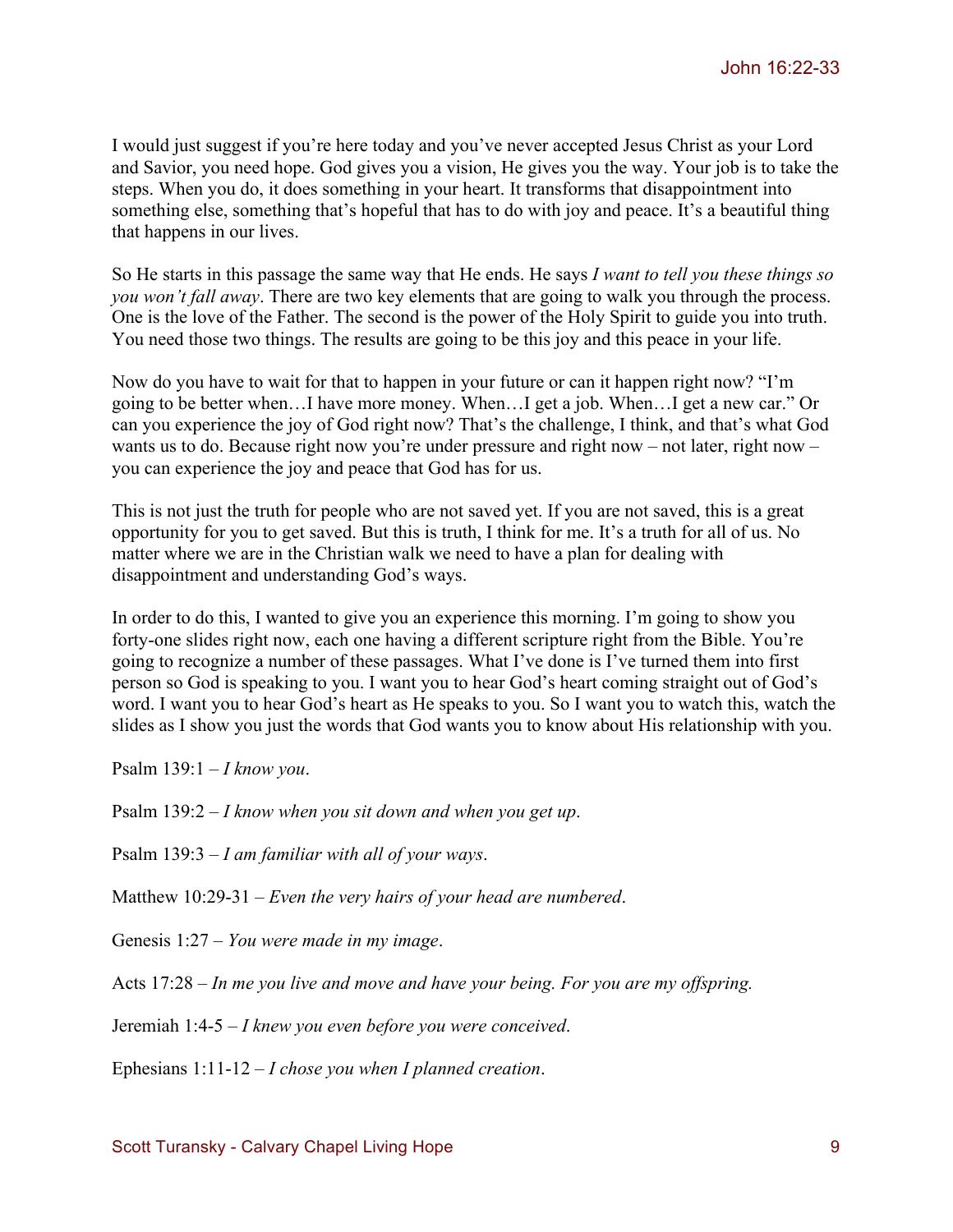- Psalm 139:15-16 *You are not a mistake, for your days were written in my book.*
- Acts 17:26 *I determined the exact time of your birth and where you would live*.
- Psalm 139:14 *You're fearfully and wonderfully made*.
- Psalm 139:13 *I knit you together in your mother's womb*.
- Psalm 71:6 *And brought you forth on the day you were born*.
- 1 John 4:16 *You can rely on my love*.
- 1 John 3:1 *It is my desire to lavish my love on you.*
- Matthew 7:11 *I offer you more than your earthly father ever could*.
- Matthew 5:48 *I am the perfect father*.
- James 1:17 *Every good and perfect gift comes from my hand*.
- Matthew 6:31-33 *I am your provider and meet all of your needs*.
- Jeremiah 29:11 *My plan for your future has always been filled with hope*.
- Jeremiah 31:3 *I love you with an everlasting love*.
- Psalm 139:17-18 *My thoughts toward you are countless like the sands of the seashore.*
- Zephaniah 3:17 *I rejoice over you with singing*.
- Exodus 19:5 *You are my treasured possession*.
- Jeremiah 33:3 *I will show you great and marvelous things*.
- Deuteronomy 4:29 *If you seek me with all of your heart, you will find me*.
- Psalm 37:4 *Delight in me and I will give you the desires of your heart.*
- Philippians 2:13 *I am working in you.*
- Ephesians 3:20 *I am able to do more for you than you could possibly imagine.*
- 2 Thessalonians 2:16-17 *I want to encourage your heart.*
- 2 Corinthians 1:3-4 *I am the father who comforts you in all of your troubles.*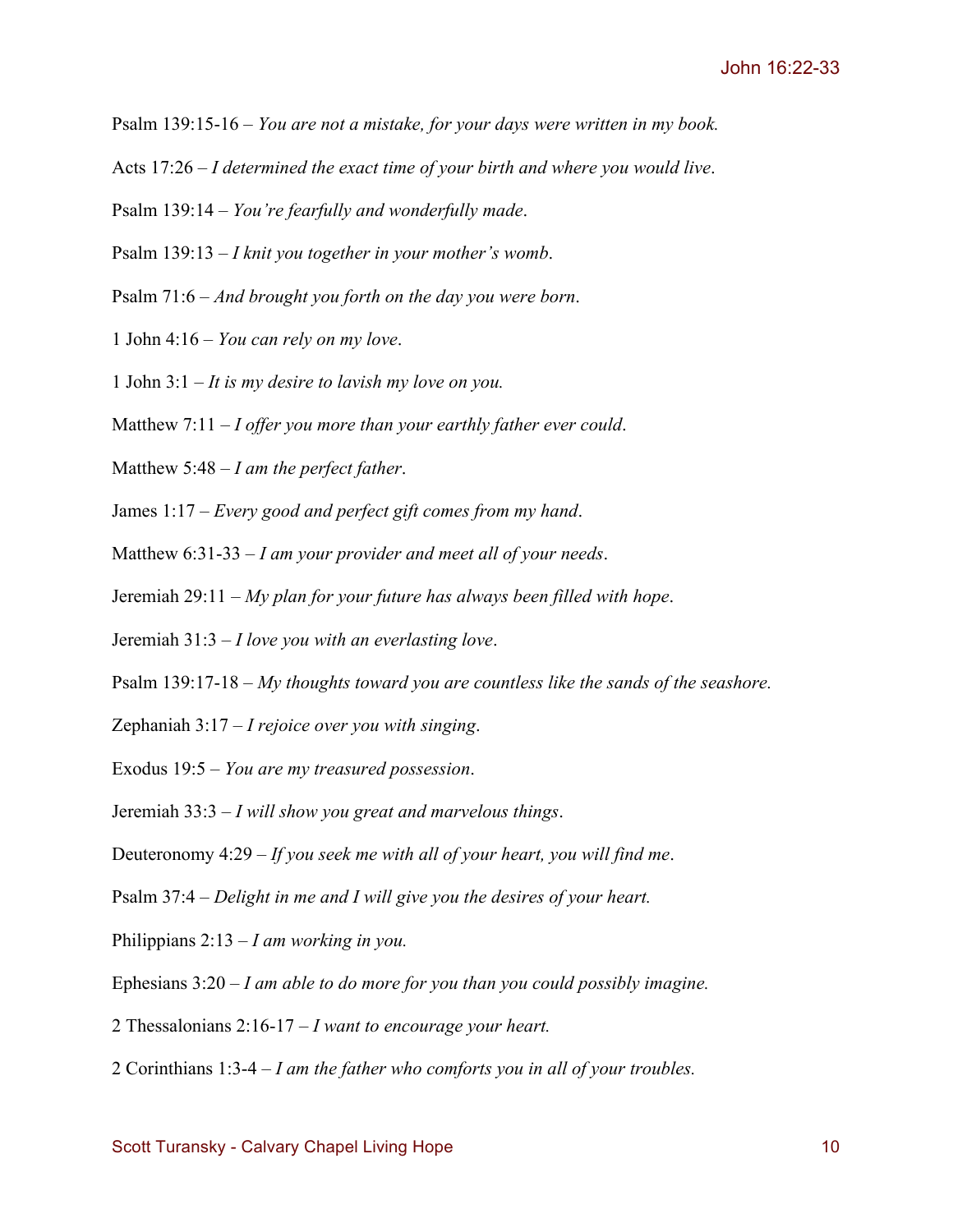Psalm 34:18 – *When you are broken-hearted, I am close to you.*

Isaiah 40:11 – *As a shepherd carries a lamb, I carry you close to my heart.*

Revelation 21:3-4 – *One day I will wipe every tear from your eye.*

John 17:3 – *I am your father and I love you like I love my Son Jesus Christ.*

Romans 8:31 – *I am for you, not against you.*

1 John 4:10 – *Christ's death is the ultimate expression of my love for you.*

1 John 2:23 – *If you receive the gift of my Son Jesus, you receive me.*

Romans 8:38-39 – *Nothing can separate you from my love.*

Ephesians 3:14 – *I represent myself to my people as a father.*

John 1:12 – *My question is, will you be my child?*

God's word is a beautiful message for us about His love that He wants to have.

In summary, I want to show you one more verse from the Bible. It's a verse that Paul wrote, a verse that summarizes everything we've talked about. It uses the word 'hope,' it uses the word 'disappointment,' it uses the word the 'power of the Holy Spirit,' it uses the 'love of God.' All in the same verse.

Romans 5:5 – *And hope does not disappoint us, because God has poured out his love into our hearts by the Holy Spirit whom he has given us.* 

Paul is sharing the same idea. You don't have to live with disappointment. God has designed our hearts so that disappointment will weigh it down. God wants us to have joy and peace that lift that heart up.

Every person needs to have a plan for dealing with disappointment in their life. I believe disappointment is a spiritual issue, not an emotional issue. It's a spiritual issue and when we understand the components that God designed for us, it propels us forward so we can take those steps to either move on or stay in the situation in new ways because we have the truth that God provides and God guides us in that through His Holy Spirit. Amen?

Let's pray together and then we're going to sing this song. I just believe that the Lord wants to work in our hearts in ways that break through the hardness. Sometimes because of disappointment our hearts get hard and the hardness is a result of not handling the disappointment well. We just need to respond to that in ways that are I think wise.